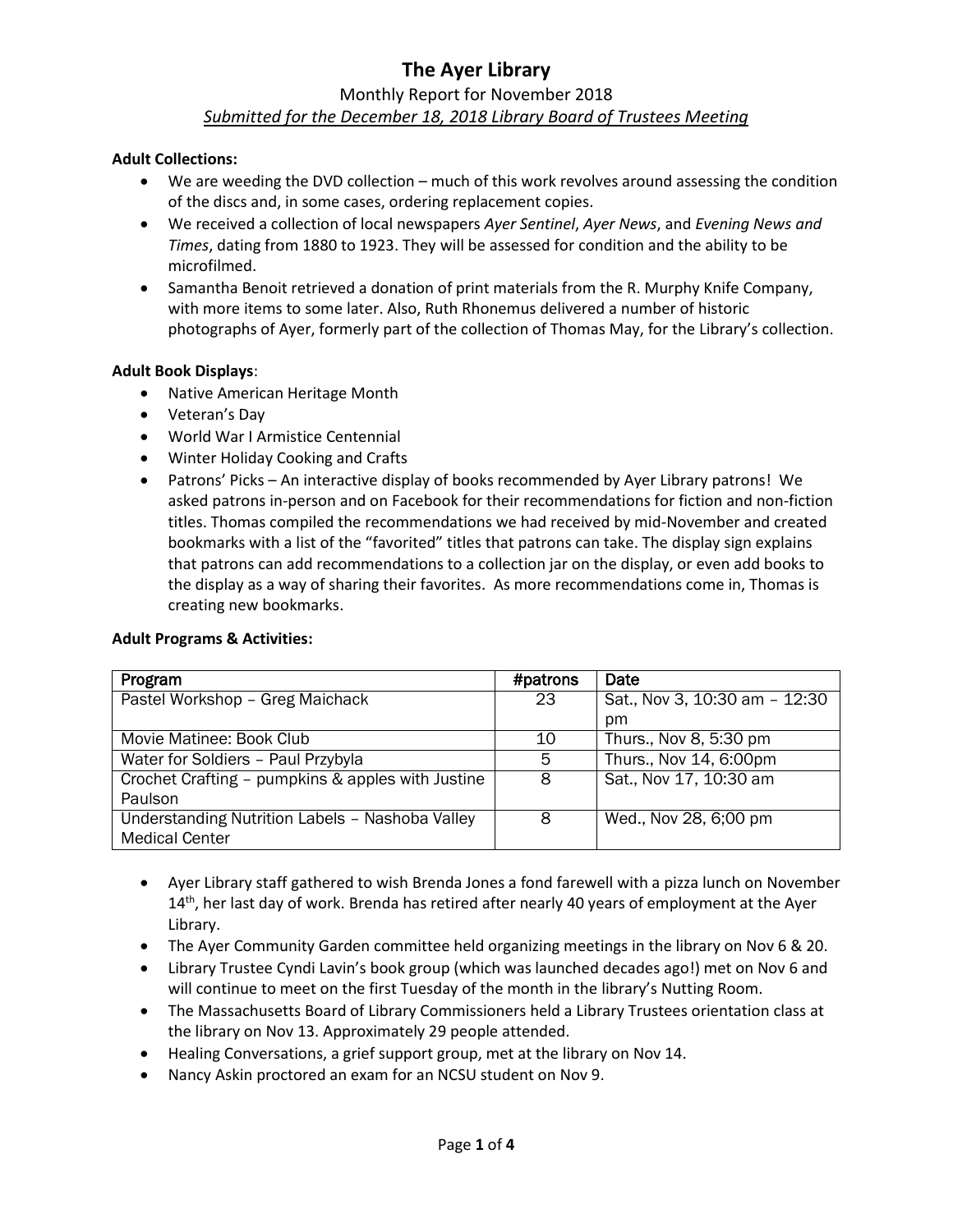# **The Ayer Library**

# Monthly Report for November 2018

# *Submitted for the December 18, 2018 Library Board of Trustees Meeting*

 Thomas Tagliavento has been communicating with webmaster Dale Dormody about the upcoming new website template options. Asked about the possible integration of Burbio calendar into website with the changes. He said this is something that the developers working for Piper Mountain Webs are working on at the moment (another, out-of-state library had asked for this feature earlier).

# **Library Building & Grounds**

- Chuck Schultz, Ayer Building Department, found a company to clean the gutters on roof edge above the Children's Room entrance. The initial attempt to clean them out was postponed by snow, however.
- Renaud Electric replaced bulbs in several hanging light fixtures in the Reading Room and the nearby hallway. They also installed motion-detector switches in the public restrooms so that the lights will turn on and off automatically.
- Prescott Landscaping sent a crew of three to pick up all of the leaves on the library grounds just ahead of the Library Holiday party planned for December 1.

# **Library Director's Activities:**

- Worked with Ayer IT Director Cindy Knox to jointly launch a community calendar app called Burbio. The application aggregates events from schools, town government, non-profits, and other community organizations so that community members can subscribe to the calendars they choose and find all their events in a single place.
- Began advertising for part-time and on-call Library Clerk positions.
- Began reviewing library finances for preliminary budget preparation.

### **Library Director's Meetings:**

- Massachusetts Library Association Annual Meeting, November 6<sup>th</sup>, Worcester, MA
- Town Department Directors' Meeting, November 14<sup>th</sup>.
- Library Department Heads Meeting, November 16<sup>th</sup>.
- Ayer Library Trustees Meeting, November 20<sup>th</sup>.
- CWMARS User's Council Meeting, November 27<sup>th</sup>, Athol, MA.
- Library Department Heads Meeting, November 30<sup>th</sup>.

### **Library Staff Training:**

• On November 28<sup>th</sup>, Scott Kurland of Ayer Public Access Corporation came to the library to train Autumn, Christina, and Tim in the use of APAC's digital video cameras, tripods, and accessories. Tim, Christina, and Autumn are now able to sign out this equipment and use it to record programs, presentations, and other events at the library or anywhere else in Ayer for broadcast on APAC.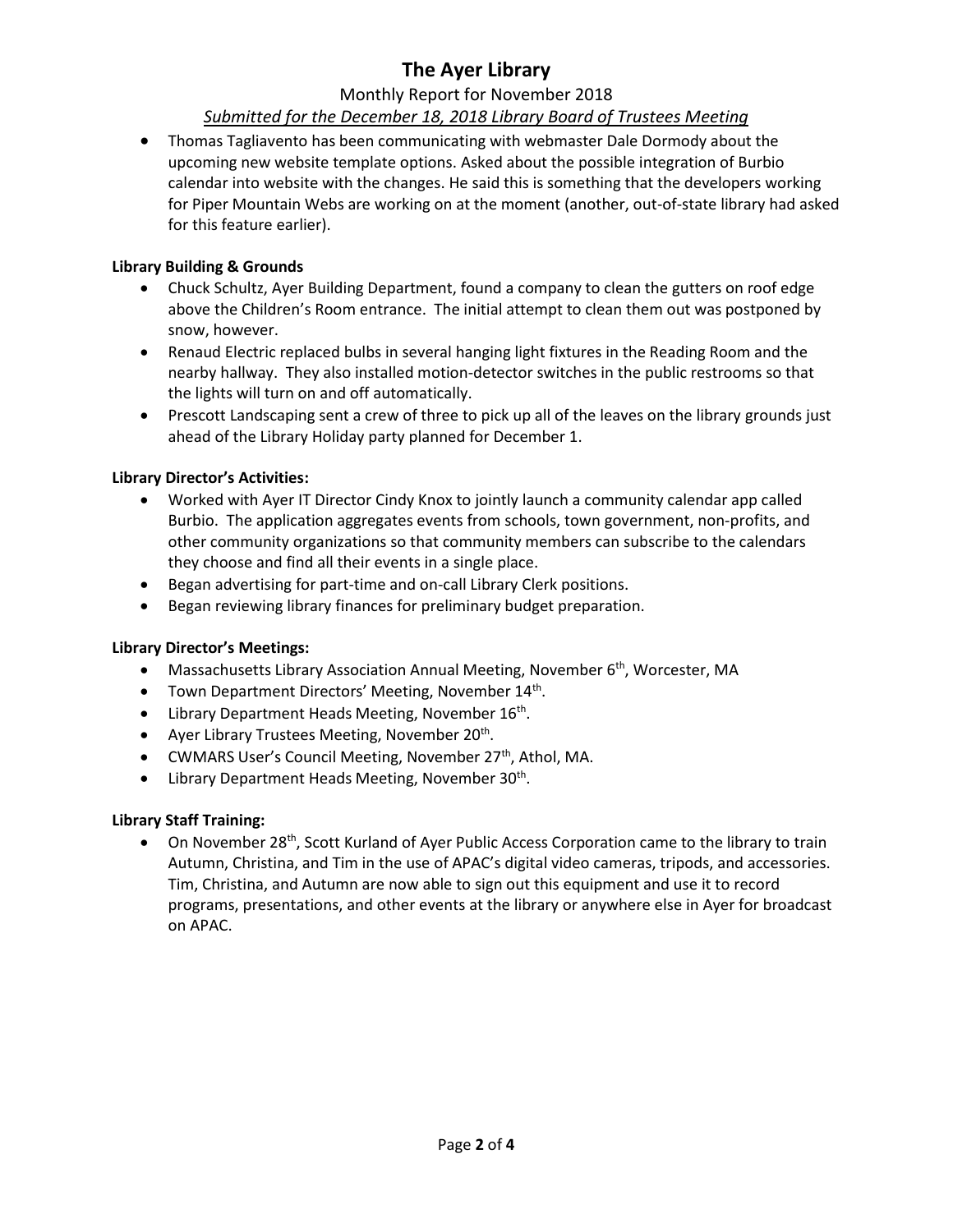# **The Ayer Library** Monthly Report for November 2018 *Submitted for the December 18, 2018 Library Board of Trustees Meeting*

#### **Youth Services Programs & Activities:**

• In November the Youth Services Department hosted 11 Juvenile programs with a total combined attendance of 331 people.

| <b>Programs</b>                         | <b>Attendance</b> | <b>Date</b> |
|-----------------------------------------|-------------------|-------------|
| Storytime                               | 15                | 11/1        |
| Trick-or-treat Tote Bag Decorating (for | 111               | 11/3        |
| Halloween parade - rescheduled from     |                   |             |
| 10/27                                   |                   |             |
| <b>Story Ninja</b>                      | 14                | 11/6        |
| <b>Pointillism Painting</b>             | 4                 | 11/7        |
| Storytime                               | 36                | 11/8        |
| Children's Author Visit with Amanda     | 30                | 11/8        |
| Moeckel                                 |                   |             |
| <b>Story Ninja</b>                      | 16                | 11/13       |
| Story Time - Hands on Nature            | 43                | 11/15       |
| <b>Story Ninja</b>                      | 13                | 11/20       |
| <b>Story Ninja</b>                      | 22                | 11/27       |
| <b>Story Time</b>                       | 27                | 11/29       |

- This November's highlights included a visit from local author, Amanda Moeckel, who read from her debut picture book 'Khalida and the Most Beautiful Song' on Thursday, November 8th. Amanda is originally from Lunenburg and her visit was arranged through her previous connection with Young Adult Librarian Autumn Dore.
- On Thursday, November 15th we had Heather of Hands On Nature visit for a special story hour program. Heather came and spoke with the kids about local owls, their diets, how they hunt, how they communicate, and the kids even got to dissect owl pellets. We have worked with Heather many times in the past and she is absolutely one of our top picks for our favorite outside people to work with.
- Our most notable display from the month of November was a display featuring the libraries entire collection of 'Who Was' books. 'Who Was' is an extremely popular series of biographies for kids in the 2nd-5th grade, that covers a wide range of political, celebrity, and historical figures among many others. The Children's Room staff work hard to make sure we are always up to date and have the complete collection of published books due to their popularity.
- Also during the month of November, Christina separated out all of the juvenile TV seasons and re-cataloged them to make them easier for patrons to find by having their own separate space on the shelf, similar to the adult TV collections and, have them circulate for 2 weeks opposed to the standard 1 week for regular DVDs. This is also keeping in line with the way that TV seasons are managed in the adult collections. The project took a couple of days and has been well received by patrons. Christina has had many patrons tell her that they feel the change was a smart decision and they are much more likely to borrow from the selection of juvenile TV seasons now.